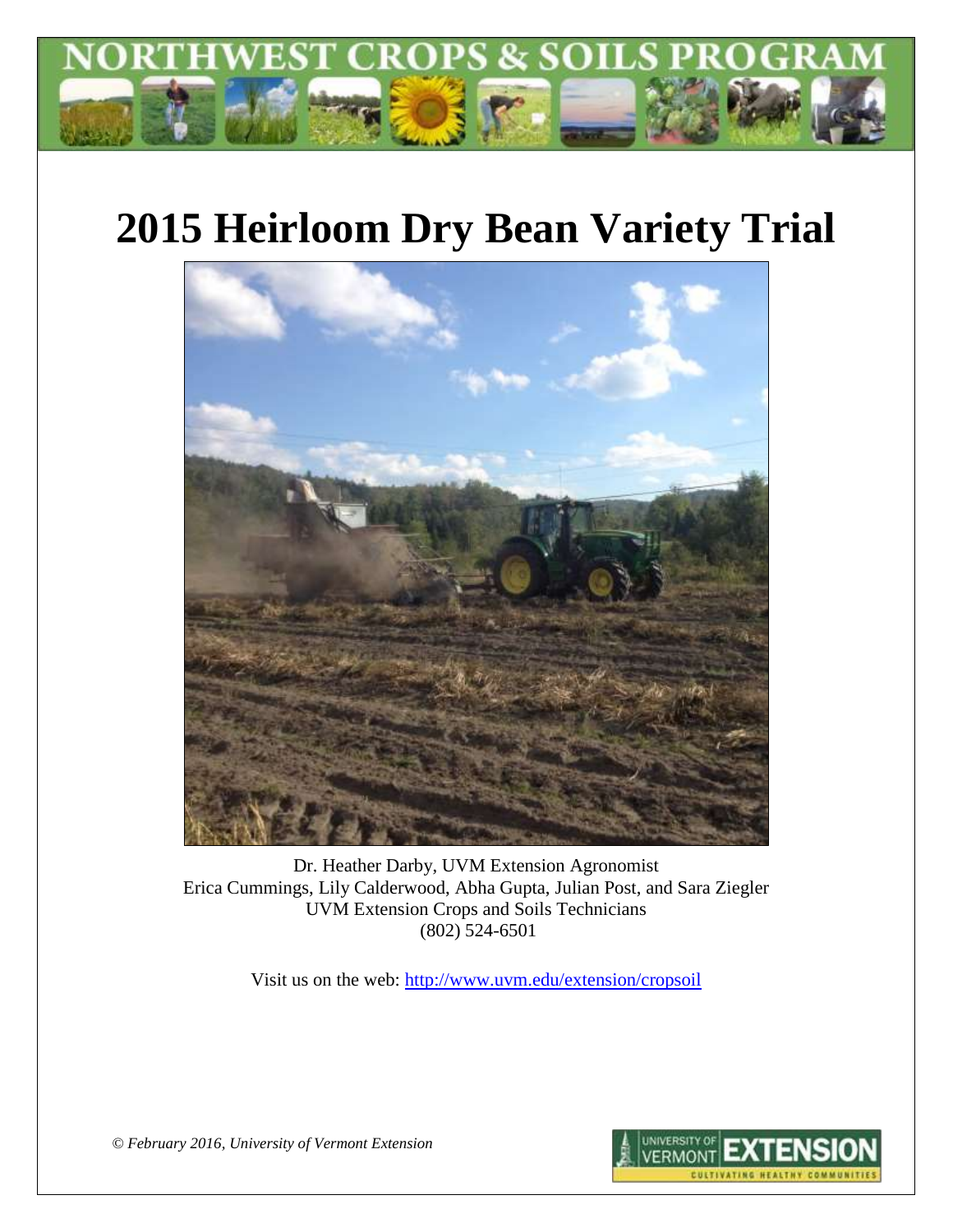#### **2015 HEIRLOOM DRY BEAN VARIETY TRIAL**

Dr. Heather Darby, University of Vermont Extension [Heather.Darby\[at\]uvm.edu](mailto:Heather.Darby@uvm.edu)

Dry beans (Phaseolus vulgaris), a high-protein pulse crop, have been grown in the Northeast since the 1800's. As the local food movement continues to diversify and expand, consumers are asking stores to carry more and more locally-produced foods, and dry beans are no exception. Currently, the demand for heirloom dry beans has far exceeded the supply. In an effort to support and expend the local bean market throughout the northeast, the University of Vermont Extension Northwest Crops and Soils (NWCS) Program, as part of a USDA NE-SARE Partnership Grant (PG15-045), established trials in 2015 to evaluated heirloom dry bean varieties under organic management to see which ones thrive in our northern climate. The trials were established at the Borderview Research Farm in Alburgh, VT and at our partner farm, Morningstar Meadows farm in Glover, VT.

# **MATERIALS AND METHODS**

The experimental plot design at both locations was a randomized complete block with four replications in Alburgh and three replications in Glover. The heirloom dry bean varieties, seed sources, and seeding rates for both sites are listed in Table 1, starred varieties (\*) were trialed in Glover.

| <b>Variety</b>           | <b>Seed Source</b>                       | <b>Seeding rate</b> |
|--------------------------|------------------------------------------|---------------------|
|                          |                                          | seeds $ac^{-1}$     |
| Black Calypso*           | Purcell Mountain Farms Moyie Springs, ID | 77,000              |
| European Soldier         | Purcell Mountain Farms Moyie Springs, ID | 72,000              |
| Eye of Goat              | Purcell Mountain Farms Moyie Springs, ID | 83,000              |
| Jacob's Cattle           | Purcell Mountain Farms Moyie Springs, ID | 76,000              |
| King of the Early        | Morningstar Meadows Farm, Glover, VT     | 78,000              |
| Light Red Kidney         | Purcell Mountain Farms Moyie Springs, ID | 83,000              |
| Orca *                   | Purcell Mountain Farms Moyie Springs, ID | 112,000             |
| Pinto                    | Morningstar Meadows Farm, Glover, VT     | 99,000              |
| Raquel *                 | Purcell Mountain Farms Moyie Springs, ID | 76,000              |
| Rattlesnake *            | Purcell Mountain Farms Moyie Springs, ID | 86,000              |
| Red Calypso <sup>*</sup> | Purcell Mountain Farms Moyie Springs, ID | 72,000              |
| Snow Cap <sup>*</sup>    | Purcell Mountain Farms Moyie Springs, ID | 83,000              |
| Spanish Talosna *        | Purcell Mountain Farms Moyie Springs, ID | 79,000              |
| <b>Tiger Eyes</b>        | Purcell Mountain Farms Moyie Springs, ID | 93,000              |
| Tongues of Fire *        | Purcell Mountain Farms Moyie Springs, ID | 76,000              |
| Vermont Appaloosa *      | Purcell Mountain Farms Moyie Springs, ID | 99,000              |
| Vermont Cranberry *      | Rogers Farmstead, Berlin, VT             | 86,000              |
| Yellow Eye               | Morningstar Meadows Farm, Glover, VT     | 76,000              |

**Table 1. Names, seed sources, and seeding rates of the eighteen heirloom dry bean varieties planted in Alburgh, VT and Glover, VT 2015.**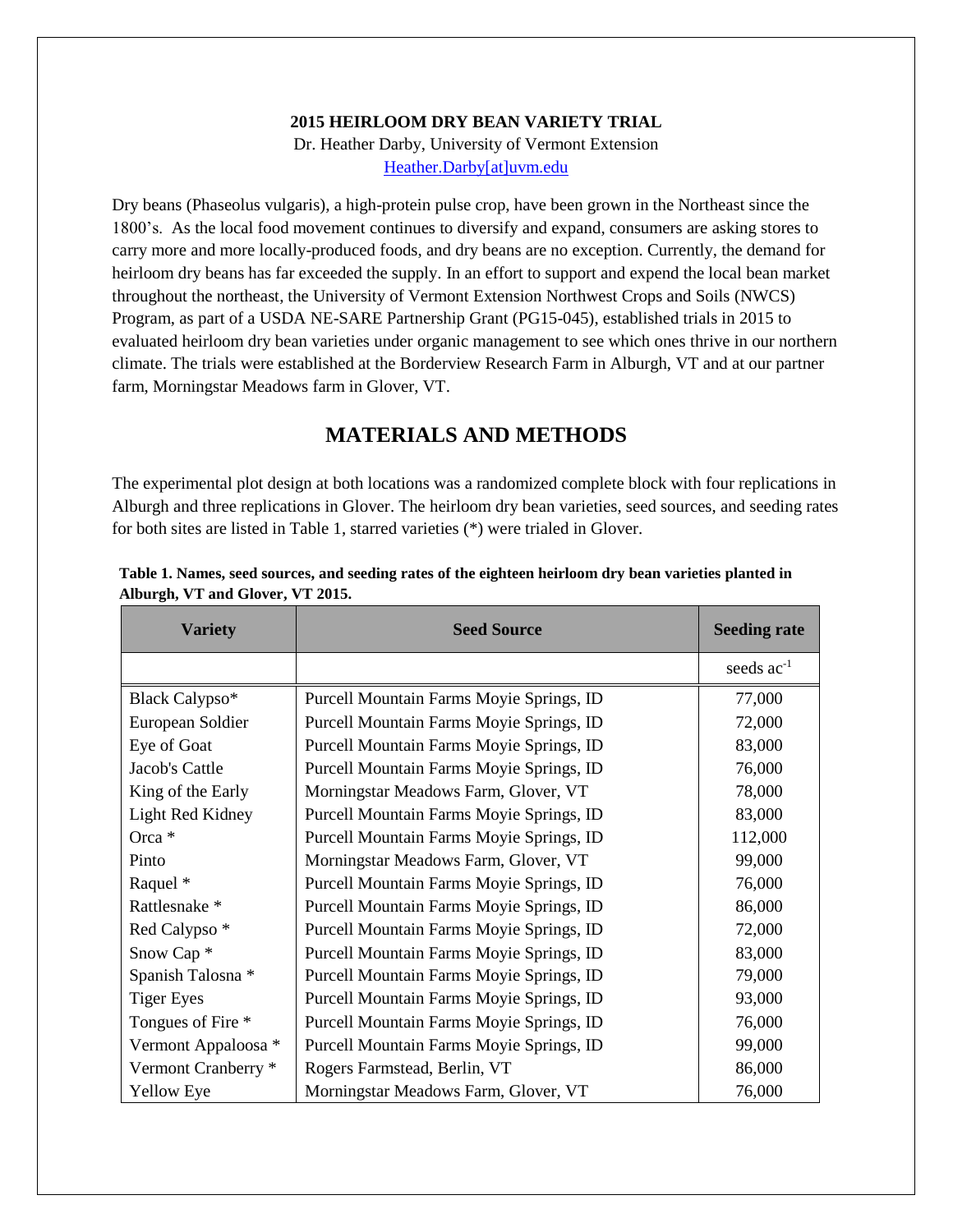The seedbeds at both the Alburgh and Glover locations were prepared by conventional tillage methods. All plots were managed with practices similar to those used by producers in the surrounding areas (Table 2). The previous crop planted at the Alburgh site was sweet corn and in Glover it was a mixture of grains and wheat. The field in Alburgh was spring plowed, disked and spike tooth harrowed to prepare for planting. At the Glover site the seedbed was prepared by spring moldboard plowed and followed by disk harrow. In Alburgh, the plots were planted on 5-Jun with a John Deere 1750 planter fitted with soybean cups. Seeding rates were determined by calibrating the planter for each bean type's recommended seeding rate. The trial at Glover was seeded on 10-Jun with a White 140 plate planter. Prior to planting, bean seed at both trial locations were treated with dry bean inoculant. Additionally in Glover, an organic approved fertilizer called MicroSTART 60 (3-2-3) was applied as a starter fertilizer at 350 lbs  $ac^{-1}$ . Plot size at both locations were 5' x 20', with 30-inch row spacing.

| <b>Trial Information</b>            | <b>Heirloom dry bean variety trials</b>  |                                         |  |  |  |
|-------------------------------------|------------------------------------------|-----------------------------------------|--|--|--|
|                                     | Borderview Research Farm,<br>Alburgh, VT | Morningstar Meadows Farm,<br>Glover, VT |  |  |  |
| Soil type                           | Benson rocky silt loam                   | Sandy loam                              |  |  |  |
| Previous crop                       | Sweet corn                               | Mixed grain & wheat                     |  |  |  |
| Tillage operations                  | Spring plow, disk, & spike tooth         | Moldboard plow & disk harrow            |  |  |  |
|                                     | harrow                                   |                                         |  |  |  |
| Plot size (feet)                    | 5 x 20                                   | 5 x 20                                  |  |  |  |
| Row spacing (inches)                | 30                                       | 30                                      |  |  |  |
| Replicates                          | 4                                        | 3                                       |  |  |  |
| Starter Fertilizer (lbs $ac^{-1}$ ) | None                                     | 350 – MicroSTART 60 (3-2-3)             |  |  |  |
| Planting date                       | 5-Jun                                    | $10-J$ un                               |  |  |  |
| Tineweed                            | None                                     | 2x                                      |  |  |  |
|                                     |                                          | John Deere 4-row C-shank w/crop         |  |  |  |
| Cultivation                         | 4-Row Brillion: 17-Jun and 7-Jul         | shields: weekly for 5 weeks             |  |  |  |
|                                     |                                          | starting 12-Jun                         |  |  |  |
| Harvest date                        | $22$ -Sep                                | $18-Sep$                                |  |  |  |

| Table 2. General trial management information of the 2015 heirloom dry bean trials in Alburgh, VT and |  |
|-------------------------------------------------------------------------------------------------------|--|
| Glover, VT.                                                                                           |  |

At both trial locations, plant populations were taken on 30-Jun by counting the number of plants in 10 feet of the two center rows of each plot.

In Alburgh, the plots were mechanically cultivated with a four row Brillion cultivator on 17-Jun and 7- Jul. In addition, the plots were weeded by hand once in June and again in July. At the Glover location, plots were tine weeded twice and a John Deere 4-row C-shank with crop shields was used to cultivate five times weekly starting 12-Jun.

On 14-Jul and 10-Aug, plots were scouted at the Alburgh site and on 15-Jul and 12-Aug in Glover. Trials were scouted by using two, 0.5 meter quadrats for disease symptoms and insect damage in each plot. Quadrats were placed randomly within bean rows. In each quadrat, the number of plants were recorded. The number of plants with disease symptoms and insect damage were recorded. In addition, one plant per quadrat was pulled to examine roots for pest damage. Plants with unknown discoloration or damage were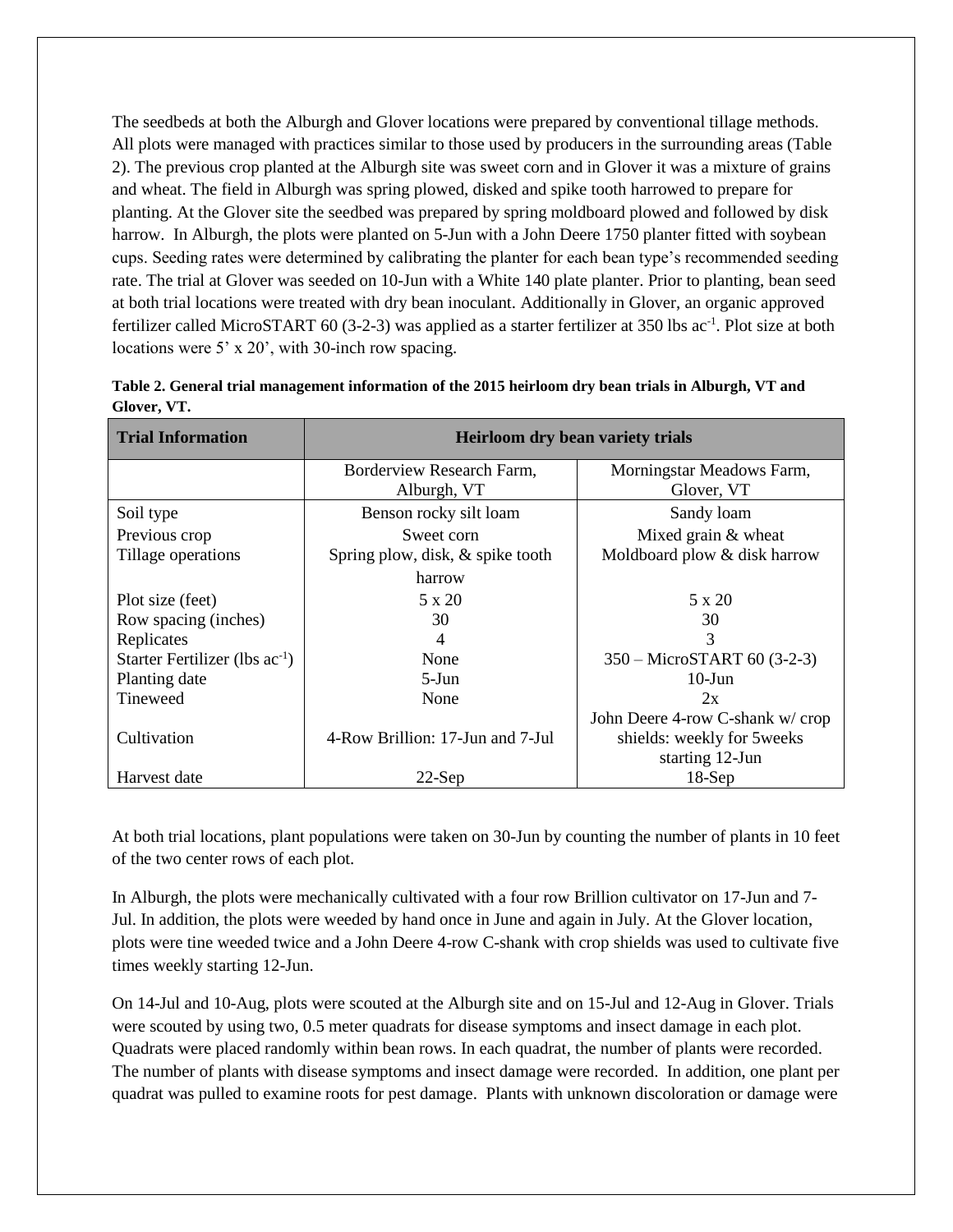pulled, placed in a labeled plastic bag, refrigerated, and identified at the UVM Plant Diagnostic Laboratory.

At the time of harvest, at both trial locations, the number of pods were counted on three plants, three pod lengths were measured in centimeters, the number of beans in three pods were counted, and 10 pods were examined for the presence of disease. All plots were harvested in Alburgh on 22-Sep by hand. The harvested bean plants were then bundled and hung to dry overnight. Beans were then threshed with an Almaco Large Vogel plot thresher. Beans were then weighed to calculate yields and a DICKEY-John M3G moisture tester was used to determine bean moisture content. In Glover, all plots were harvested on 18-Sep by hand and threshed using an Almaco Large Vogel plot thresher. Beans were then weighed to calculate yield and a DICKEY-John MINI GAC Plus was used to determine bean moisture content and test weight.

Data was analyzed using mixed model analysis using the mixed procedure of SAS (SAS Institute, 1999). Replications were treated as random effects and treatments were treated as fixed. Mean comparisons were made using the Least Significant Difference (LSD) procedure when the F-test was considered significant (p<0.10). In Alburgh, diseased pods, moisture, and test weight were analyzed using the PROC MIXED procedure in SAS using the Tukey-Kramer adjustment, which means that each variety was analyzed with a pairwise comparison. There were significant differences among the two locations for most parameters, and therefore data from each location is reported independently.

Variations in yield and quality can occur because of variations in genetics, soil, weather, and other growing conditions. Statistical analysis makes it possible to determine whether a difference among varieties is real or whether it might have occurred due to other variations in the field. At the bottom of each table a LSD value is presented for each variable (e.g. yield). Least Significant Differences at the 10% level of probability are shown. Where the difference between two varieties within a column is equal to or greater than the LSD value at the bottom of the column, you can be sure in 9 out of 10 chances that there is a real difference between the two varieties. Wheat varieties that were not significantly lower in performance than the highest variety in a particular column are indicated with an asterisk. In the example below, variety A is significantly different from variety C but not from variety B. The difference between A and B is equal to 725 which is less than the LSD value of 889. This means that these varieties did not differ in yield. The difference between A and C is equal to 1454 which is greater than the LSD value of 889. This means that the yields of these varieties were significantly different from one another. The asterisk indicates that variety B was not significantly lower than the top yielding variety.

| <b>Variety</b> | Yield |
|----------------|-------|
| A              | 3161  |
| B              | 3886* |
| C              | 4615* |
| LSD            | 889   |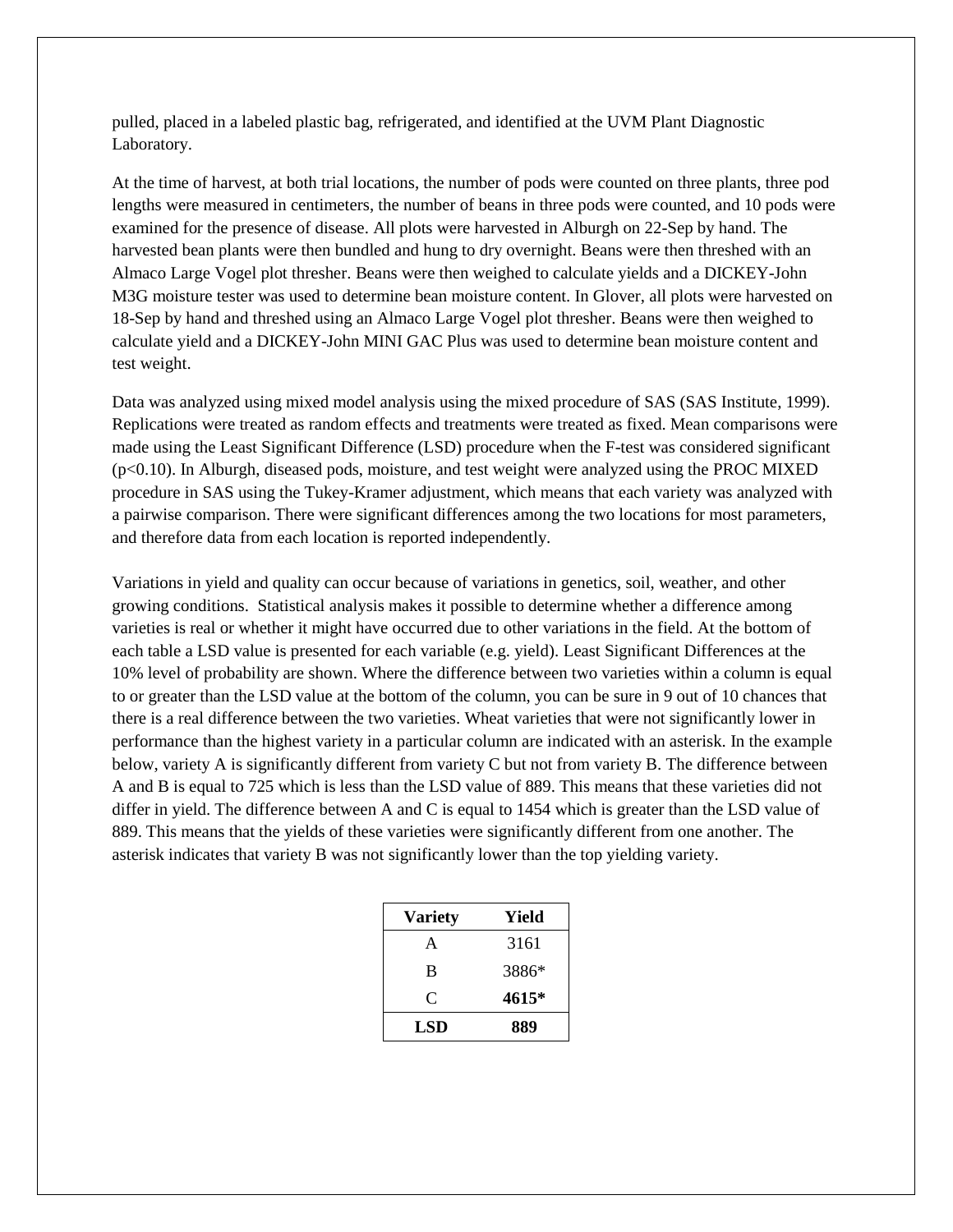## **RESULTS**

Seasonal precipitation and temperature recorded at a weather station in close proximity to the trial site is shown in Table 3. The 2015 growing season brought a warmer and drier than average May followed by cooler and wetter June. Below average rainfall was recorded in July, August, and September totaled almost ten inches below the 30 year average. In Alburgh, there was an accumulation of 2578 Growing Degree Days (GDDs), which is 367 GDDs above the 30 year average.

| Alburgh, VT                       | May     | Jun    | Jul     | Aug     | Sept    |
|-----------------------------------|---------|--------|---------|---------|---------|
| Average temperature $(^{\circ}F)$ | 61.9    | 63.1   | 70.0    | 69.7    | 65.2    |
| Departure from normal             | 5.5     | $-2.7$ | $-0.6$  | 0.9     | 4.6     |
|                                   |         |        |         |         |         |
| Precipitation (inches)            | 1.94    | 6.42   | 1.45    | 0.00    | 0.34    |
| Departure from normal             | $-1.51$ | 2.73   | $-2.70$ | $-3.91$ | $-3.30$ |
|                                   |         |        |         |         |         |
| Growing Degree Days (base 50°F)   | 416     | 416    | 630     | 624     | 492     |
| Departure from normal             | 218     | $-58$  | $-10$   | 43      | 174     |

**Table 3. Temperature and precipitation summary for Alburgh, VT, 2015.**

Based on weather data from a Davis Instruments Vantage Pro2 with WeatherLink data logger. Historical averages are for 30 years of NOAA data (1981-2010) from Burlington, VT.

October 2013 precipitation data based on National Weather Service data from cooperative stations in Burlington, VT [\(http://www.nrcc.cornell.edu/page\\_nowdata.html\)](http://www.nrcc.cornell.edu/page_nowdata.html).

The 2015 growing season at the Glover location brought a warmer than average May followed by cooler temperatures in June, July, August, and September (Table 4). Above average rainfall was recorded in the months of May, June, July, and September that totaled almost eight inches higher the 30 year average. In Glover, there was an accumulation of 1448 Growing Degree Days (GDDs), which is 687 GDDs below the 30 year average.

| May     | Jun     | Jul     | Aug     | Sep     |  |  |
|---------|---------|---------|---------|---------|--|--|
| 54.9    | 54.6    | 62.4    | 62.9    | 59.0    |  |  |
| $-1.43$ | $-11.0$ | $-7.56$ | $-4.88$ | $-0.99$ |  |  |
|         |         |         |         |         |  |  |
| 3.58    | 8.59    | 6.44    | 2.40    | 4.05    |  |  |
| 0.22    | 4.58    | 2.32    | $-1.82$ | 0.66    |  |  |
|         |         |         |         |         |  |  |
| 217     | 163     | 384     | 401     | 283     |  |  |
| 20.0    | $-305$  | $-234$  | $-151$  | $-16.8$ |  |  |
|         |         |         |         |         |  |  |

| Table 4. Temperatures and precipitation summary for Glover, VT, 2015. |  |  |  |
|-----------------------------------------------------------------------|--|--|--|
|-----------------------------------------------------------------------|--|--|--|

Based on National Weather Service data from cooperative observation stations in Walden, VT. Historical averages are for 30 years of NOAA data (1981-2010) from St. Johnsbury, VT.

Data taken from Sutton, VT when Newport data was not available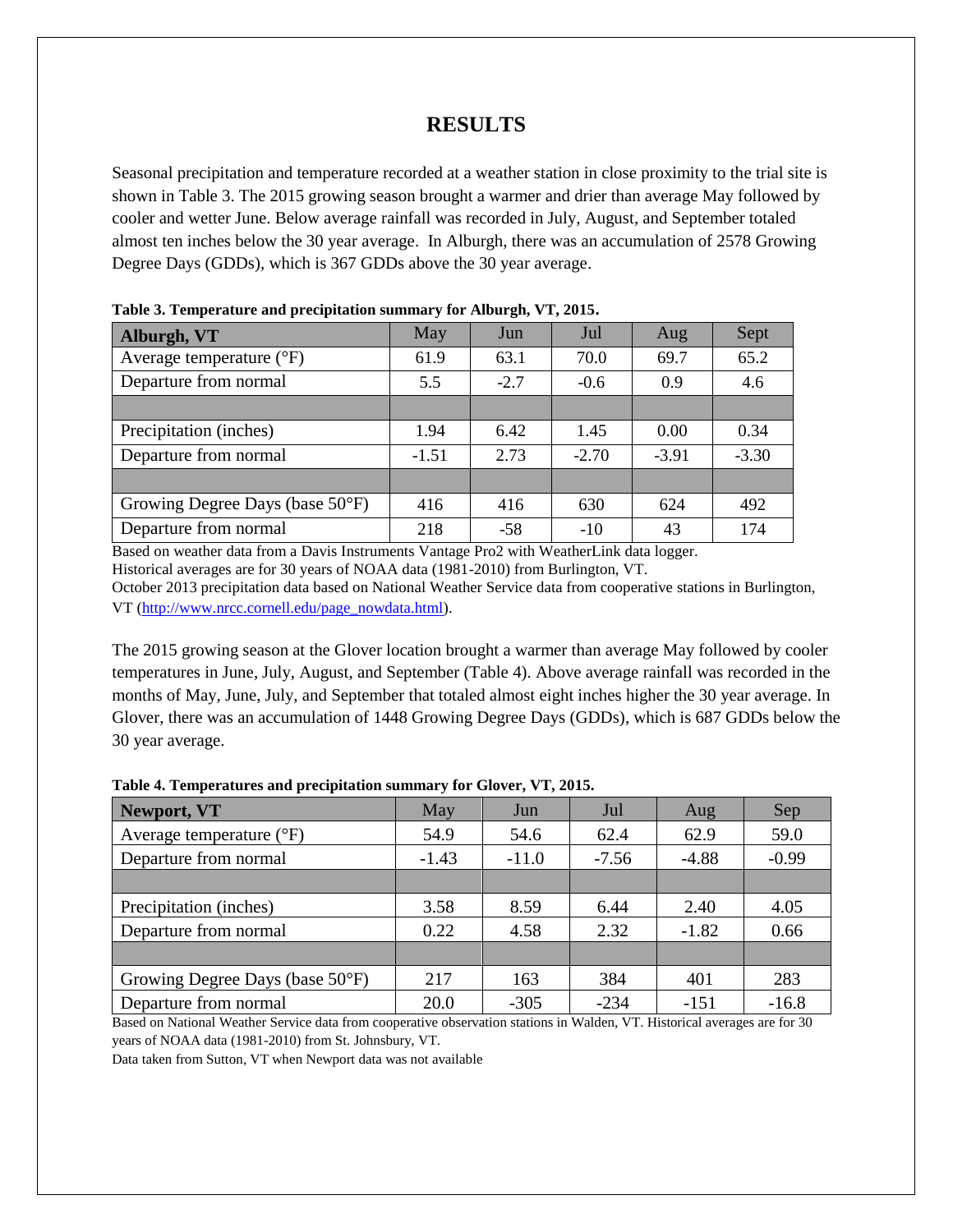## *Heirloom Dry Bean Scouting*

Several plant pests were identified through scouting this season (Table 5, Table 6). At both trial locations the fungal disease Anthracnose appeared to be an important systemic disease in bean fields (Image 1). Discoloration was observed that began as red spots on leaves that developed into lesions. As lesions developed, leaf veins turned reddish-dark brown. Signs of bean pod infection are black, circular lesions on the pod. Anthracnose survives in crop residue and seeds.

| <b>Variety</b>       | <b>Alternaria</b> | <b>Anthracnose</b>        | <b>Fusarium</b> | <b>Bacterial</b><br>brown spot | <b>Common</b><br>bacterial bean<br>blight | Potato leaf-<br>hopper |
|----------------------|-------------------|---------------------------|-----------------|--------------------------------|-------------------------------------------|------------------------|
| <b>Black Calypso</b> | X                 | $\mathbf X$               | X               | $\mathbf X$                    | X                                         | X                      |
| European Soldier     |                   | $\boldsymbol{\mathrm{X}}$ | $\mathbf X$     |                                | $\boldsymbol{\mathrm{X}}$                 |                        |
| Eye of Goat          |                   | $\mathbf X$               |                 |                                | $\mathbf X$                               |                        |
| Jacob's Cattle       |                   | $\boldsymbol{\mathrm{X}}$ | X               | X                              | $\boldsymbol{\mathrm{X}}$                 |                        |
| King of the Early    | X                 |                           |                 |                                | X                                         |                        |
| Light Red Kidney     |                   |                           |                 |                                | X                                         |                        |
| Orca                 |                   |                           |                 |                                | X                                         |                        |
| Pinto                | X                 |                           |                 |                                | X                                         | $\mathbf X$            |
| Raquel               |                   |                           |                 |                                |                                           |                        |
| Rattlesnake          |                   | $\boldsymbol{\mathrm{X}}$ |                 |                                | $\boldsymbol{\mathrm{X}}$                 |                        |
| Red Calypso          |                   | $\mathbf X$               |                 |                                | X                                         |                        |
| Snow Cap             |                   | X                         |                 |                                | X                                         |                        |
| Spanish Talosna      | X                 | X                         |                 |                                | X                                         |                        |
| <b>Tiger Eyes</b>    |                   | X                         | X               |                                | X                                         |                        |
| Tongues of Fire      |                   |                           | X               |                                | X                                         | X                      |
| Vermont Appaloosa    | X                 | X                         |                 |                                | X                                         | X                      |
| Vermont Cranberry    |                   | X                         |                 |                                | X                                         | X                      |
| Yellow Eye           |                   |                           |                 | X                              | X                                         |                        |

|  |  |  | Table 5. 2015 Heirloom dry bean pests identified in Alburgh, VT. |  |
|--|--|--|------------------------------------------------------------------|--|
|  |  |  |                                                                  |  |



**Image 1. Reddish, dark brown anthracnose in leaf veins and lesions on pods appear in pictures on left and right. Note the leaf curling from potato leafhopper in the middle picture.**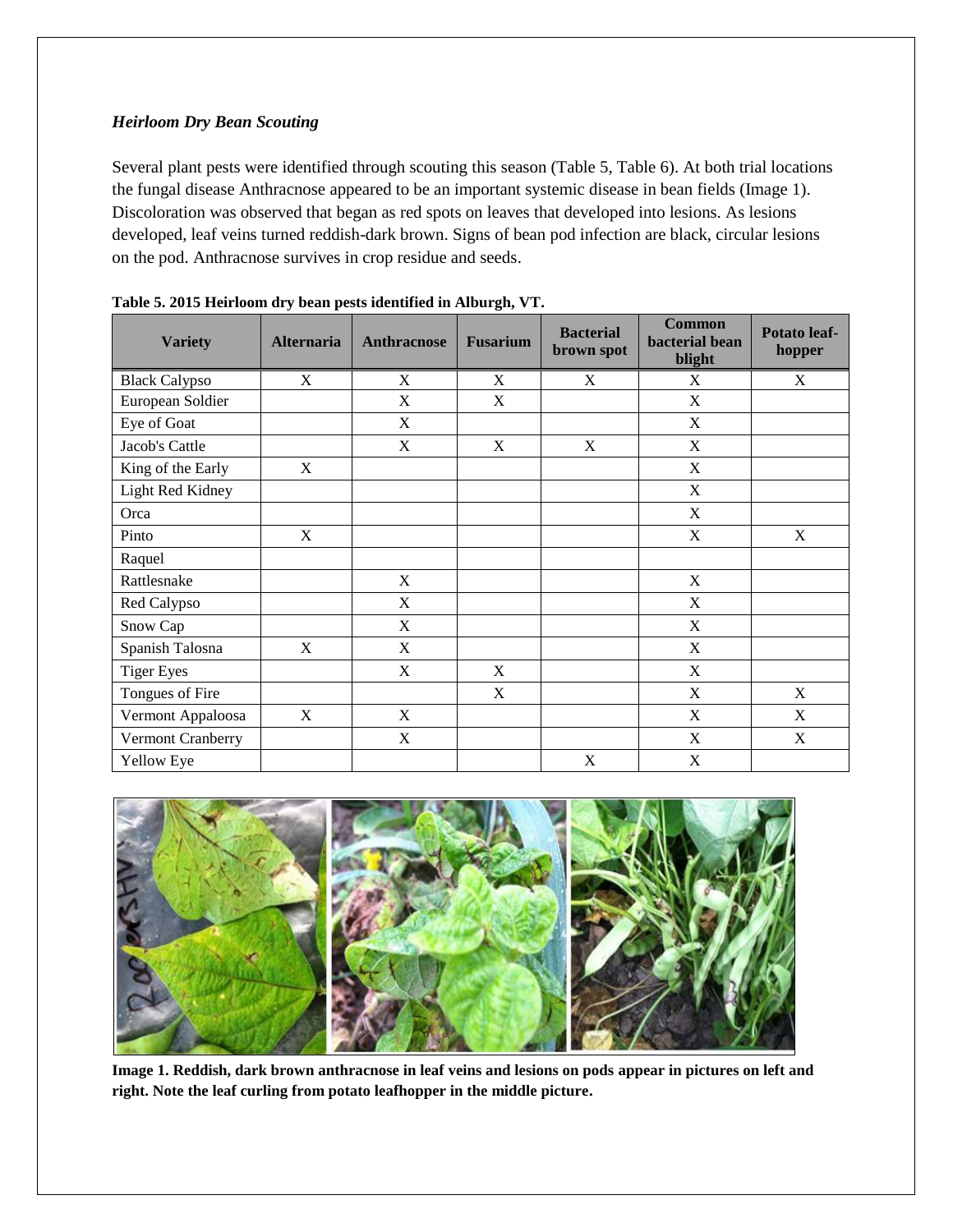At the Alburgh location Anthracnose was identified on Black Calypso, European Soldier, Eye of Goat, Jacob's Cattle, Rattlesnake, Red Calypso, Snow Cap, Spanish Talosna, Tiger Eye, Vermont Appaloosa, and Vermont Cranberry. The most prevalent disease was Common bacterial bean blight. Additional pests identified in Alburgh include; Alternaria, Fusarium, Bacterial Brown Spot, and Potato Leafhoppers. Interestingly, Potato Leafhopper was the only insect pest, at both locations, identified. This insect causes leaf damage often referred to as "Hopper burn" (Image 1).

| <b>Variety</b>           | <b>Anthracnose</b> | <b>Rust</b> | <b>Bacterial</b><br>brown spot | <b>Common</b><br><b>bacterial</b><br>bean blight | <b>Potato leaf-</b><br>hopper |
|--------------------------|--------------------|-------------|--------------------------------|--------------------------------------------------|-------------------------------|
| <b>Black Calypso</b>     | X                  |             | X                              | X                                                | X                             |
| Ocra                     |                    |             | X                              |                                                  | X                             |
| Raquel                   | X                  |             |                                | X                                                | X                             |
| Rattlesnake              | X                  |             | X                              | X                                                | X                             |
| Red Calypso              |                    | X           | X                              | X                                                | X                             |
| Snow Cap                 | X                  |             | X                              | X                                                |                               |
| Spanish Talosna          |                    |             | X                              |                                                  | X                             |
| Tongue of Fire           | X                  |             | X                              |                                                  | X                             |
| Vermont Appaloosa        | X                  |             | X                              | X                                                | X                             |
| <b>Vermont Cranberry</b> | X                  | X           | X                              | X                                                | X                             |

**Table 6. 2015 Heirloom dry bean pests identified in Glover, VT.**

In Glover, Anthracnose was identified on Black Calypso, Raquel, Rattlesnake, Snow Cap, Tongue of Fire, Vermont Appaloosa, and Vermont Cranberry. Bacterial brown spot and Common bacterial bean blight were also prevalent. Leaf Rust was identified on Red Calypso and Vermont Cranberry. Potato Leafhoppers were more of an issue in Glover, all varieties, except for Snow Cap, showed signs of "hopper burn".

### *Heirloom Dry Bean Harvest*

In Alburgh, Spanish Talosna had the highest plant population (58,370 plants) (Table 7). All plant populations were below target seeding rates. The highest number of pods per plant was Orca with 23 pods and the lowest was Red Calypso with 7 pods. The longest pod was Vermont Appaloosa, (15.8 cm), Rattlesnake also had long pods (15.4 cm) and therefore, was not significantly different from Vermont Appaloosa. In addition, Rattlesnake had the highest number of beans per pod (7 beans). The highest yielding variety was Pinto (1476 lbs  $ac^{-1}$ ) and the lowest yielding was European Soldier (169 lbs  $ac^{-1}$ ) (Figure 1).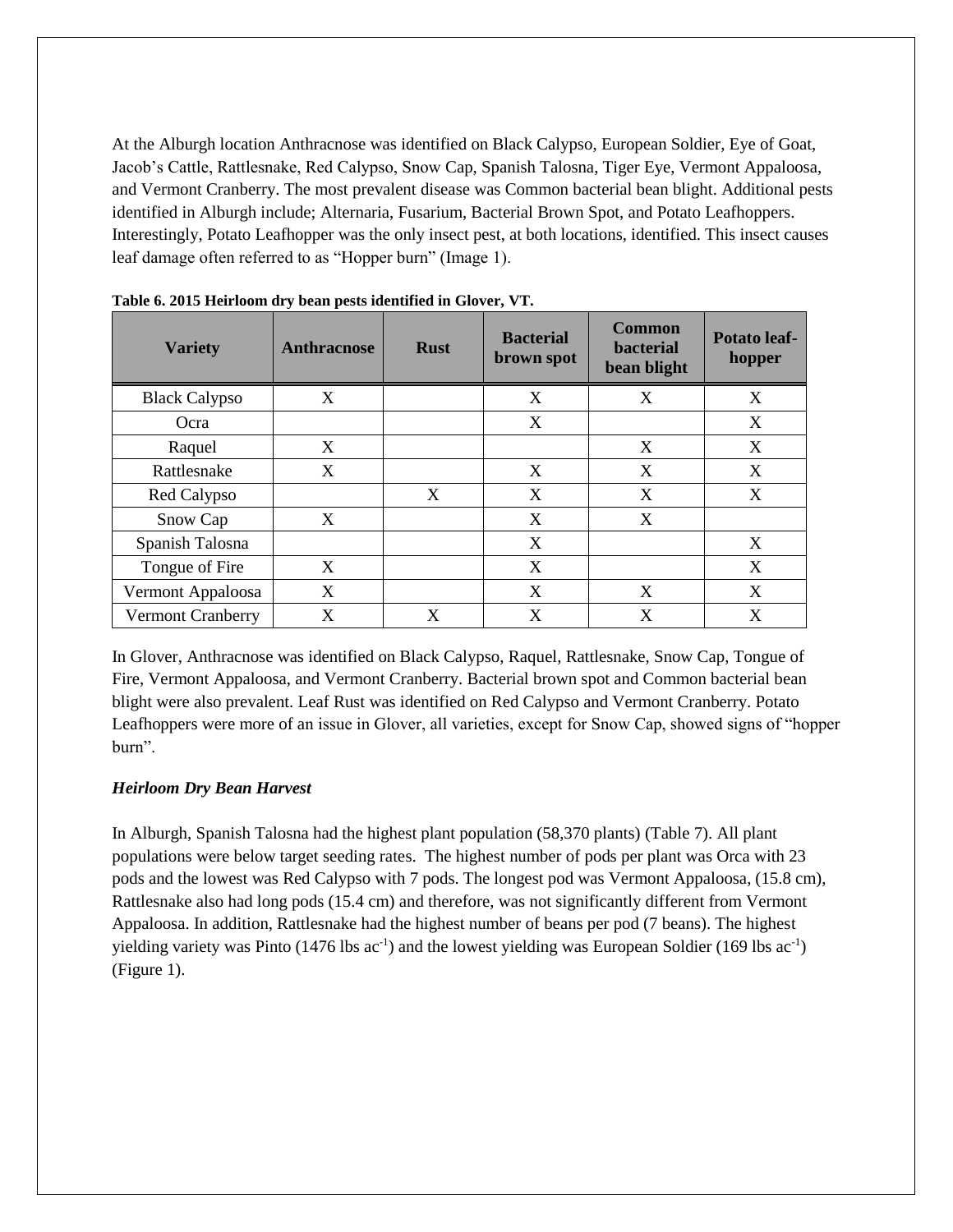| <b>Variety</b>       | <b>Plant</b><br>population | Pods per<br>plant | Pod<br>length | <b>Beans</b> per<br>pod | <b>Yield</b>           |
|----------------------|----------------------------|-------------------|---------------|-------------------------|------------------------|
|                      | # per $ac^{-1}$            | #                 | cm            | #                       | $lbs$ ac <sup>-1</sup> |
| <b>Black Calypso</b> | 23,740                     | 14                | 10.4          | 5                       | 402                    |
| Jacob's Cattle       | 33,323                     | 15                | 13.3          | 4                       | 806                    |
| King of the Early    | 39,857                     | 8                 | 13.6          | 4                       | 946                    |
| Ocra                 | 14,593                     | $23*$             | 10.4          | 5                       | 451                    |
| Pinto                | 36,590                     | 14                | 12.7          | 5                       | 1,476*                 |
| Raquel               | 34,412                     | 8                 | 11.1          | 4                       | 389                    |
| Rattlesnake          | 45,085*                    | 12                | $15.4*$       | $7*$                    | 993                    |
| Red Calypso          | 21,344                     | 7                 | 9.4           | 6                       | 183                    |
| Light Red Kidney     | 28,967                     | 12                | 14.3          | 5                       | 1,027                  |
| Snow Cap             | 27,443                     | 8                 | 14.1          | 5                       | 590                    |
| European Soldier     | 11,979                     | 13                | 11.3          | 5                       | 169                    |
| Spanish Talosna      | 58,370*                    | 11                | 11.8          | 4                       | 917                    |
| <b>Tigers Eye</b>    | 43,342*                    | 9                 | 12.3          | 4                       | 857                    |
| Tongues of Fire      | 34,848                     | 10                | 11.5          | 5                       | 761                    |
| Vermont Appaloosa    | 49,005*                    | 10                | $15.8*$       | 5                       | 1,043                  |
| Vermont Cranberry    | 33,977                     | 14                | 10.3          | 5                       | 818                    |
| Yellow Eye           | 30,492                     | 11                | 11.4          | 5                       | 1,076                  |
| LSD(0.10)            | 15,936                     | 6                 | 1.33          | 1                       | 386                    |
| <b>Trial Mean</b>    | 23,740                     | 12                | 12.3          | 5                       | 759                    |

**Table 7. 2015 Heirloom dry bean plant populations and harvest measurements, Alburgh, VT.**

Values shown in **bold** are of the highest value or top performing.

\* Dry beans that did not perform significantly lower than the top performing variety in a particular column is indicated with an asterisk.

In Alburgh there were no significant differences in the number of diseased pods and harvest moisture (Table 8). The variety with the highest test weight was Spanish Talosna (58.8 lbs bu<sup>-1</sup>). However, all varieties were below industry standards of 60 lbs bu<sup>-1</sup>.

| <b>Variety</b>       | <b>Diseased pods</b> | <b>Harvest</b><br>moisture | <b>Test weight</b>     |
|----------------------|----------------------|----------------------------|------------------------|
|                      | # out of $10$        | $\%$                       | $lbs$ bu <sup>-1</sup> |
| <b>Black Calypso</b> | 10a                  | 13.0a                      | 56.8a                  |
| Jacob's Cattle       | 10a                  | 14.6a                      | 57.9a                  |
| King of the Early    | 10a                  | 14.0a                      | 55.7ab                 |
| Ocra                 | 9a                   | 14.1a                      | 57.5a                  |
| Pinto                | 10a                  | 16.4a                      | 52.3 <sub>bc</sub>     |
| Raquel               | 10a                  | 16.1a                      | 55.8ab                 |
| Rattlesnake          | 8а                   | 13.9a                      | 52.8 <sub>bc</sub>     |
| Red Calypso          | 10a                  | 13.6a                      |                        |
| Light Red Kidney     | 10a                  | 16.7a                      | 54.5ab                 |

**Table 8. 2015 Severity of pod disease, harvest moisture, and test weight, Alburgh, VT.**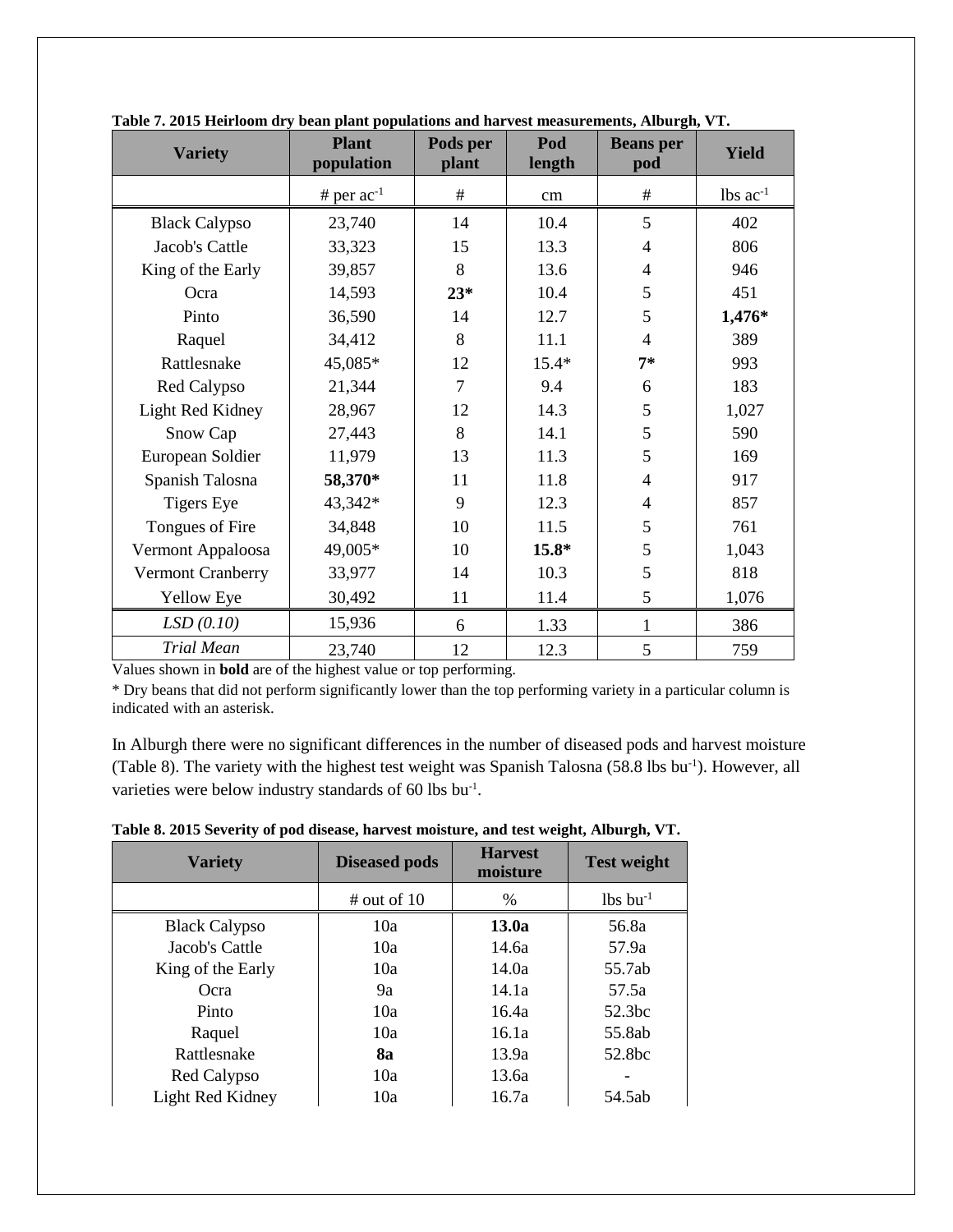| Snow Cap          | 9а        | 15.3a     | 47.0c    |
|-------------------|-----------|-----------|----------|
| European Soldier  | 10a       |           |          |
| Spanish Talosna   | 9a        | 14.8a     | 58.8a    |
| <b>Tigers Eye</b> | 10a       | 17.9a     | 52.8bc   |
| Tongues of Fire   | 10a       | 13.2a     | 52.5     |
| Vermont Appaloosa | 10a       | 18.1a     | 58.5a    |
| Vermont Cranberry | 10a       | 16.1a     | 55.9ab   |
| <b>Yellow Eye</b> | 10a       | 14.0a     | 58.0a    |
| p-value           | <b>NS</b> | <b>NS</b> | < 0.0001 |

Within a column values followed by the same letter are not significantly different.

'-' indicates there wasn't enough sample to measure.

NS – no significant difference.



**Figure 1. 2015 Heirloom dry bean yields, Alburgh, VT.** Varieties with the same letter did not differ significantly in yield

Plant population, pods per plant, beans per pod, and the number of diseased pods were all significantly different at the Glover trial location (Table 9). Red Calypso had the highest plant population (61,274 plants) and the lowest plant population was Spanish Talosna (11,906 plants). All of the plant populations of the varieties trialed at this site were also below the targeted seeding rates. The highest number of pods per plant was Orca with 22 pods. Rattlesnake beans had the largest number of beans per pod (7 beans) and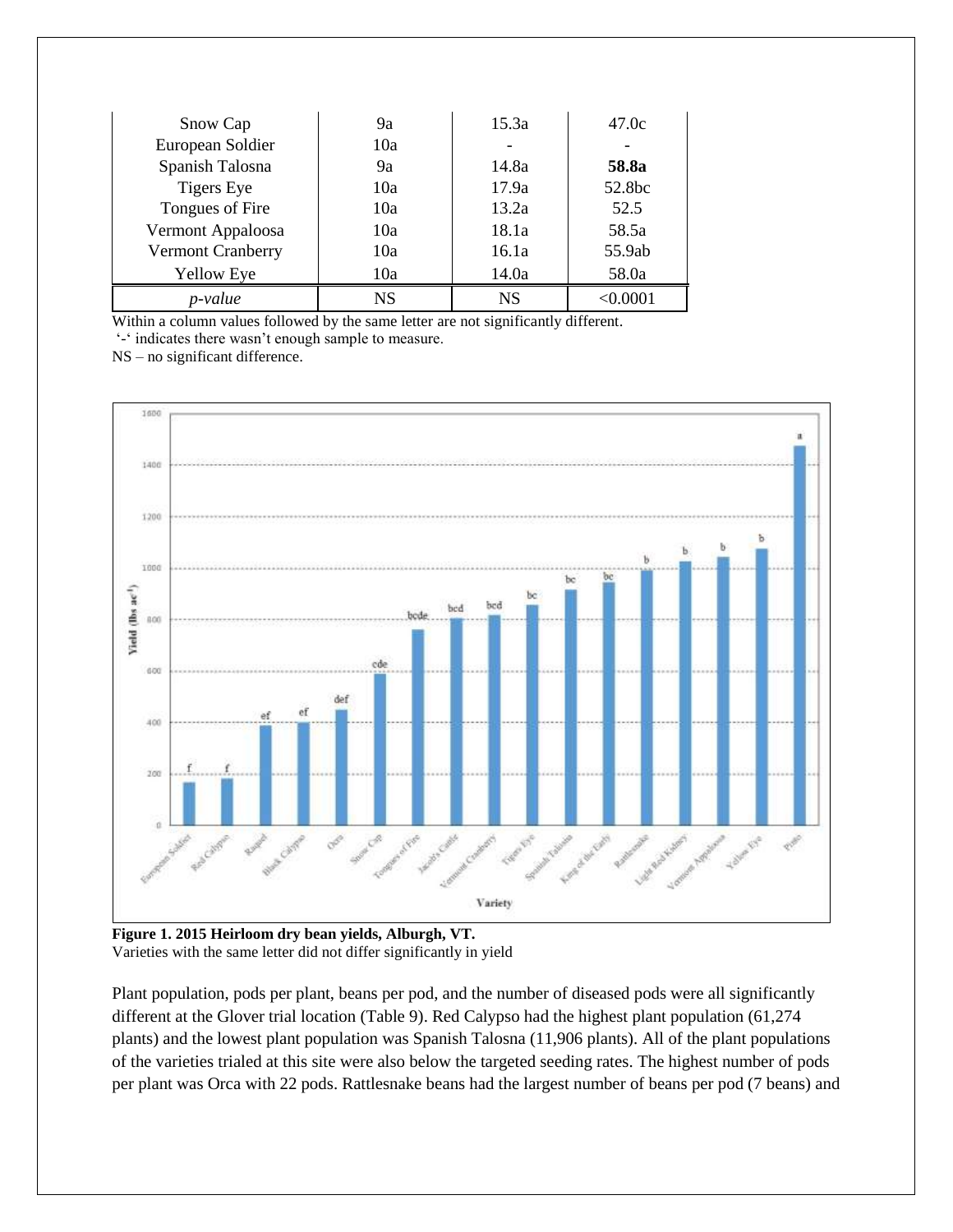also had lowest number of diseased pods (3 pods). Snow cap had the highest pod disease incidence, 10 out of 10 pods.

| <b>Variety</b>           | <b>Plant</b><br>population | Pods per<br>plant | <b>Beans</b> per<br>pod | <b>Diseased</b><br>pods |
|--------------------------|----------------------------|-------------------|-------------------------|-------------------------|
|                          | # per $ac^{-1}$            | $\#$              | #                       | # out of 10             |
| <b>Black Calypso</b>     | 45,012                     | 14                | 5                       | 8                       |
| Orca                     | 59,242*                    | $22*$             | 6                       |                         |
| Raquel                   | 41,818                     | 14                | 4                       | 7                       |
| Rattlesnake              | 42,398                     | 16                | $7*$                    | $3*$                    |
| Red Calypso              | 61,274*                    | 5                 | 5                       | 9                       |
| Snow Cap                 | 48,206                     | 10                | 5                       | 10                      |
| Spanish Talosna          | 11,906                     | 13                | 4                       | 9                       |
| Tongues of Fire          | 27,588                     | 8                 | 5                       | 8                       |
| Vermont Appaloosa        | 28,750                     | 10                | 6                       | 9                       |
| <b>Vermont Cranberry</b> | 20,328                     | 14                | 5                       | 9                       |
| LSD(0.10)                | 7646                       | 6                 |                         | $\overline{2}$          |
| <b>Trial Mean</b>        | 38652                      | 13                | 5                       | 8                       |

**Table 9. 2015 Heirloom dry bean plant populations and harvest measurements in Glover, VT.**

Values shown in **bold** are of the highest value or top performing.

\* Dry beans that did not perform significantly lower than the top performing variety in a particular column is indicated with an asterisk.

In Glover, harvest yield, mositure, and test weight differed significantly by variety (Table 10). The highest yielding variety was Rattlesnake (1774 lbs ac<sup>-1</sup>). Spanish Talosna was also high yielding (1364 lbs ac<sup>-1</sup>). The lowest yeilding harvested variety was Snow Cap (259 lbs ac<sup>-1</sup>) (Figure 2). Red Calypso had so much disease that it could not be harvested. The lowest harvest moisture was Orca (7.33%). Additional varieties with low moistures included; Rattlesnake (7.40%) , and Spanish Talosna (9.97%). All the other moistures were above 13% and therefore, required drying for longterm storage. Vermont Appaloosa had the highest test weight of 62.5 lbs bu<sup>-1</sup>, exceeding industry standards of 60 lbs bu<sup>-1</sup>. Spanish Talosna also had a test weight (61.0 lbs bu<sup>-1</sup>) that surpassed industry satndards.

**Table 10. 2015 Heirloom dry bean yield and quality, Glover, VT.**

| <b>Variety</b>       | Yield                  | <b>Harvest</b><br>moisture | <b>Test</b><br>weight  |
|----------------------|------------------------|----------------------------|------------------------|
|                      | $lbs$ ac <sup>-1</sup> | $\%$                       | $lbs$ bu <sup>-1</sup> |
| <b>Black Calypso</b> | 651                    | 20.2                       | 57.4                   |
| Orca                 | 596                    | $7.33*$                    | 57.0                   |
| Raquel               | 814                    | 22.2                       | 57.8                   |
| Rattlesnake          | $1,774*$               | $7.40*$                    | 56.7                   |
| Red Calypso          |                        |                            |                        |
| Snow Cap             | 259                    | 13.2                       | 50.0                   |
| Spanish Talosna      | 1,364*                 | 9.97*                      | $61.0*$                |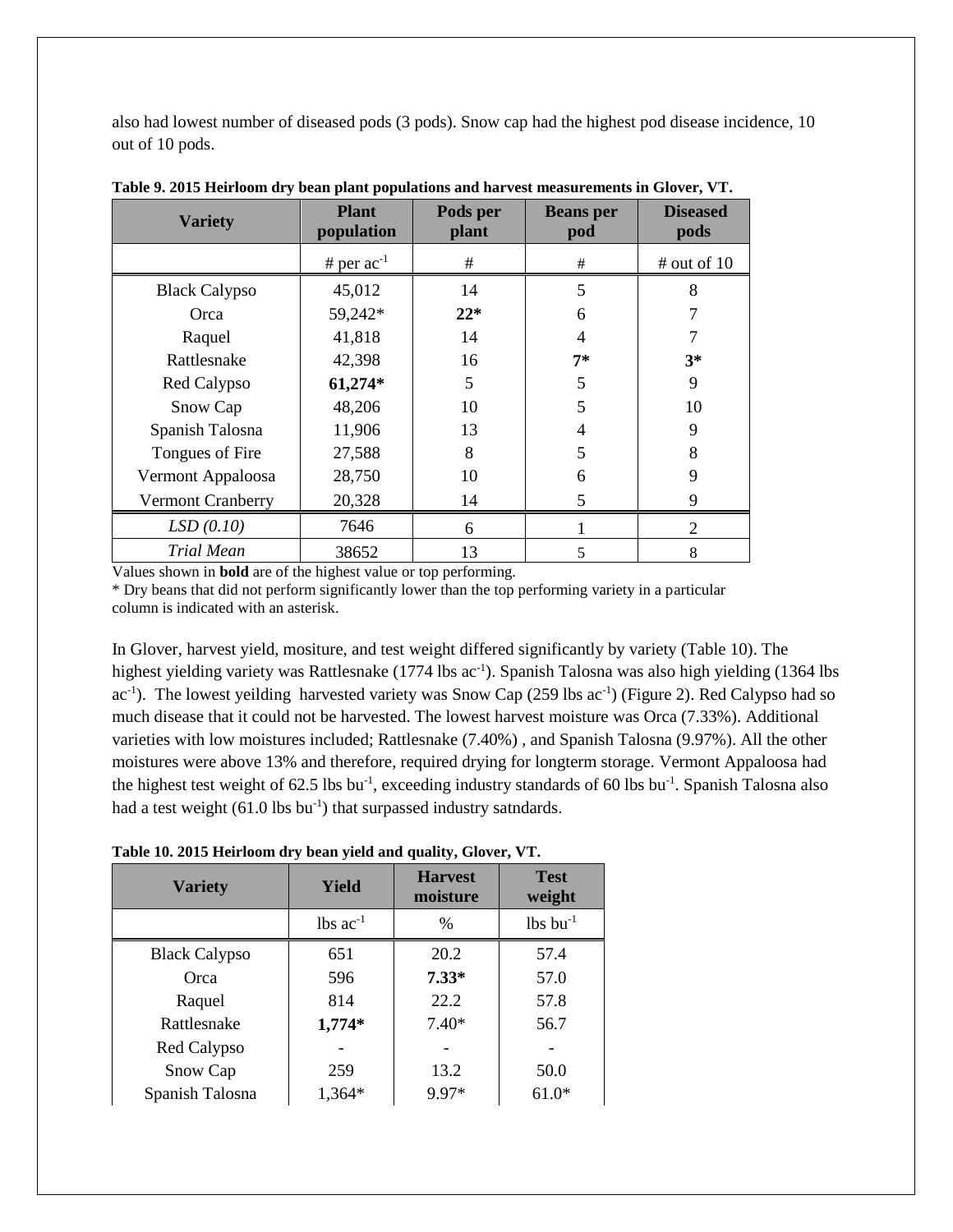| Tongues of Fire          | 1,052 | 17.9 | 55.0    |
|--------------------------|-------|------|---------|
| Vermont Appaloosa        | 785   | 19.0 | $62.5*$ |
| <b>Vermont Cranberry</b> | 1,011 | 24.9 | 57.5    |
| LSD(0.10)                | 461   | 4.90 | 3.14    |
| Trial Mean               | 923   | 15.8 | 57.2    |

Values shown in **bold** are of the highest value or top performing.

\* Dry beans that did not perform significantly lower than the top performing variety in a particular column is indicated with an asterisk.

'-' indicates crop failure.



**Figure 2. 2015 Heirloom dry bean yeilds, Glover, VT.** Varieties with the same letter did not differ significantly in yield.

# **DISCUSSION**

It is important to remember that the results only represent one year of data. The 2015 growing season brought many challenges during the growing season. Poor seed quality resulted in low plant populations and poor stand establishment in both Glover and Alburgh, which resulted in higher weed pressure and lower than expected yields. Due to poor stands in several plots, seed germination tests were performed by placing 20 seeds in moist paper towels in a plastic bag in the dark at room temperature for 4 days. Each day germinated seeds were removed and at the end on the fourth day the number on ungerminated seed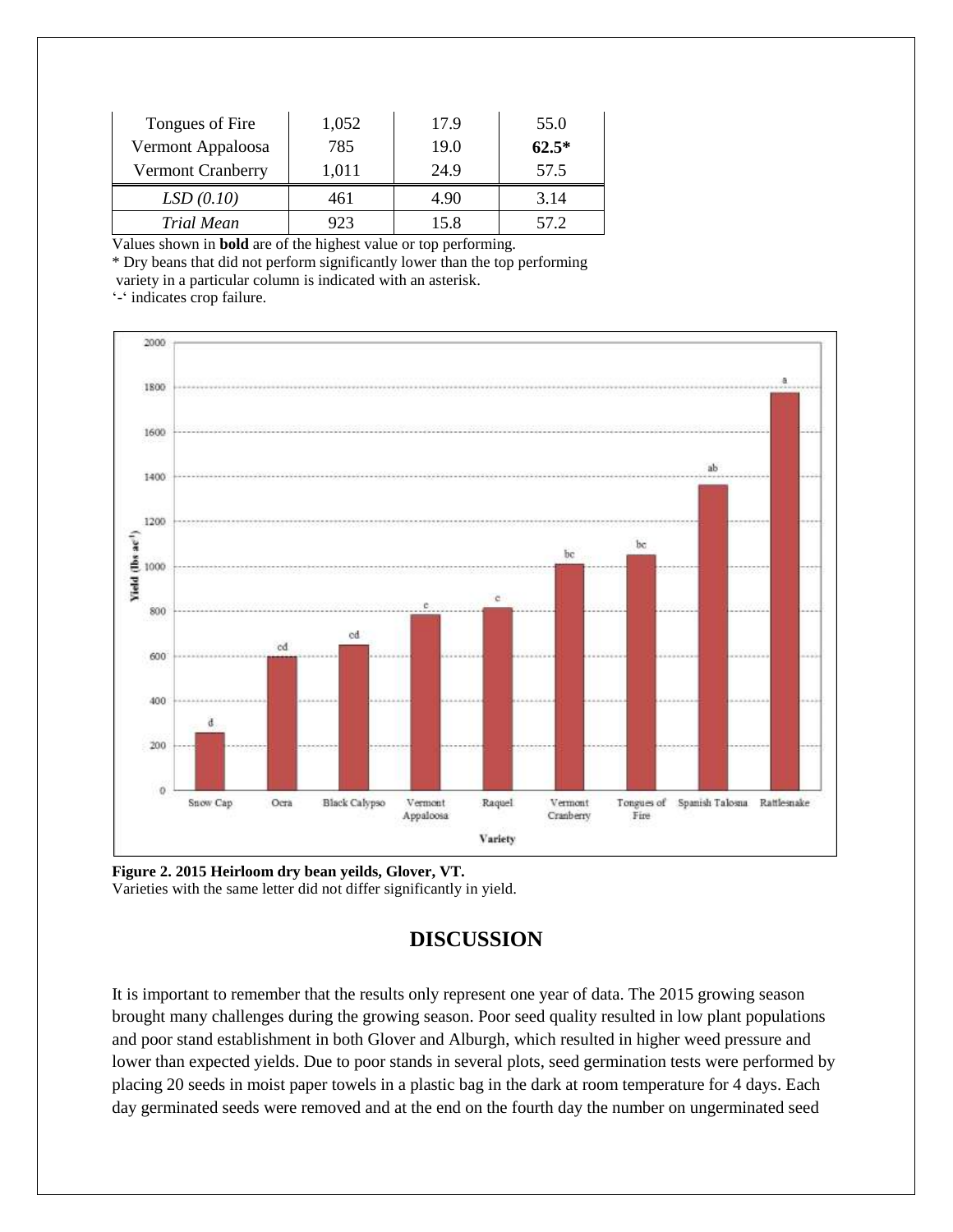were counted and the percent germination calculated (Table 11). All of the seed was purchased so it was surprising how variable the germination rates were (0- 100%).

In Alburgh, the weather in June of below average temperatures and higher than average rainfall resulted in delayed, or prevented mechanical cultivation, and in turn created ideal conditions for weed growth and potentially increased root rot diseases like Fusarium. The low plant populations permitted even more weed growth. Even hand cultivation wasn't enough to knock back the weeds. These factors likely lead to lower than expected yields and quality in Alburgh. The weather at Morningstar Meadows Farm can be summed up as cool, 687 GDDs below the 30 year average, and wet, eight inches above normal. Weeds were also an issue at this site, however, the sandy soil allowed for better drainage and therefore, more mechanical cultivation was used to help reduce weed pressure.

Several plant pests were identified this season: Anthracnose, Common bacterial bean blight, and Bacterial brown spot were the most prevalent diseases. All three of these plant pathogens can be seed-borne and their spores can overwinter on crop debris. Interestingly, Raquel was the only variety to not have Common bacterial

| Dry bean variety         | <b>Seed germination</b> |  |
|--------------------------|-------------------------|--|
|                          | $\%$                    |  |
| <b>Black Calypso</b>     | 60                      |  |
| European Soldier         | 0                       |  |
| Eye of Goat              | 25                      |  |
| Jacob's Cattle           | 55                      |  |
| King of the Early        | 95                      |  |
| Light Red Kidney         | 40                      |  |
| Orca                     | 80                      |  |
| Pinto                    | 36                      |  |
| Raquel                   | 70                      |  |
| Rattlesnake              | 100                     |  |
| Red Calypso              | 5                       |  |
| Snow Cap                 | 45                      |  |
| Spanish Talosna          | 95                      |  |
| <b>Tiger Eyes</b>        | 90                      |  |
| Tongues of Fire          | 95                      |  |
| Vermont Appaloosa        | 90                      |  |
| <b>Vermont Cranberry</b> | 100                     |  |
| Yellow Eye               | 29                      |  |

#### **Table 11. Heirloom dry bean germination**

bean blight at the Alburgh site. The plant pathogens Fusarium and Alternaria, were identified in Alburgh as well, but with low incidence. The Fusarium fungal spores can live in the soil or on bean crop debris for several years, while Alternaria is an opportunistic fungus that infects plant tissue through wounds or following bacterial infections. There were fewer plant pests identified at the Glover location, but more varieties affected by one or more of the above described pathogens. The Red Calypso beans were completed covered in disease to the extent that they couldn't be harvested. Interestingly, the Glover site had a higher incidence of Potato leafhopper damage.

Overall, there were three heirloom dry bean varieties that performed relatively well this season across trial sites for both yield and quality: Vermont Appaloosa, Spanish Talosna, and Rattlesnake.

More research needs to be done to determine which varieties thrive in our climate and therefore, the Northwest Crops and Soils team plans on repeating this trial in 2016 at both trial locations.